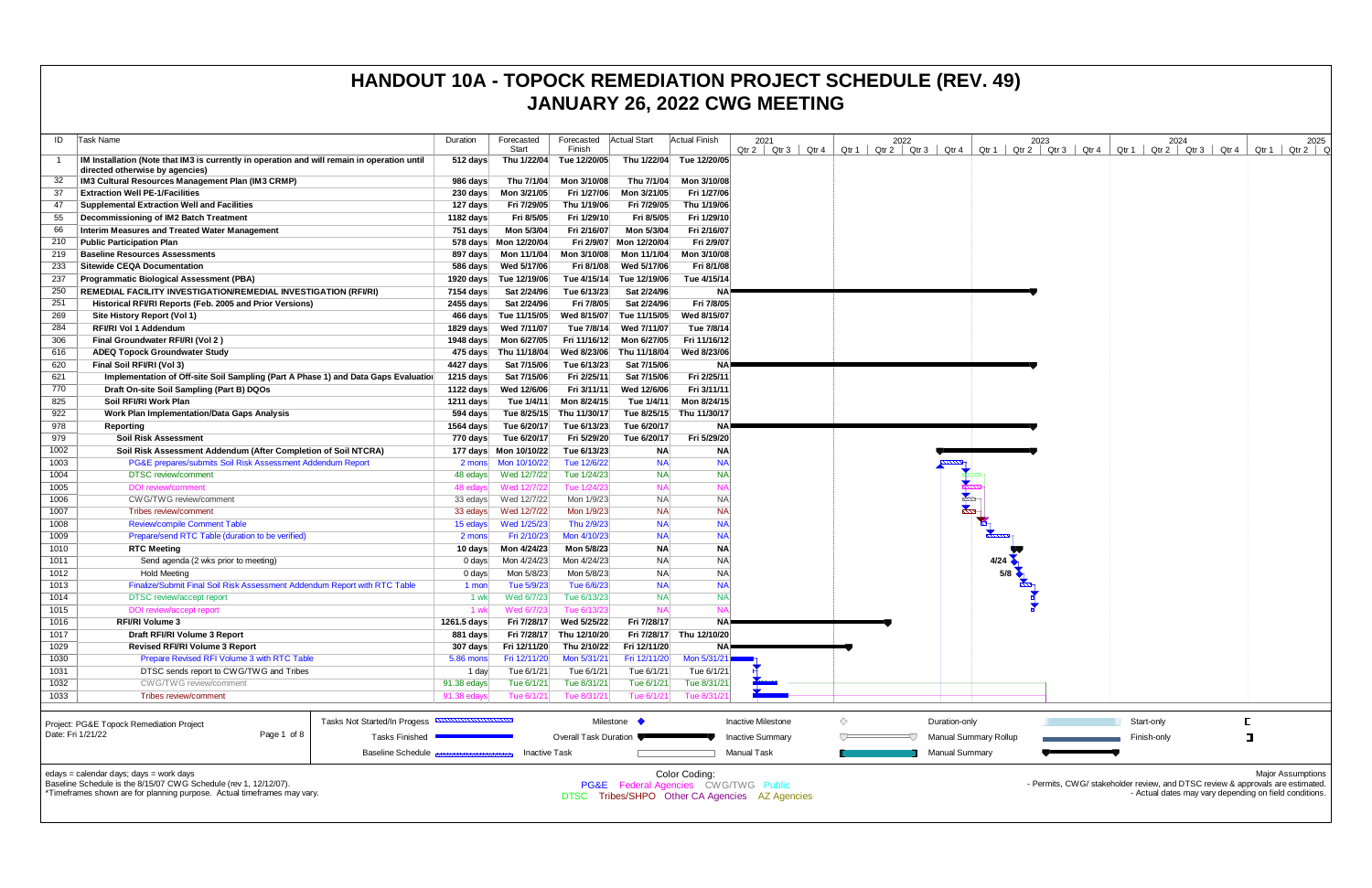| ID                | Task Name                                                                                | Duration                      | Forecasted<br>Start                                             | Forecasted<br>Finish         | <b>Actual Start</b>      | <b>Actual Finish</b>     | 2021<br>Qtr 2<br>Qtr 4<br>Qtr 3                 |      | Qtr $1 \mid$ Qtr 2 | 2022<br>Qtr 3 | Qtr 4                 | Qtr $1 \mid C$               |
|-------------------|------------------------------------------------------------------------------------------|-------------------------------|-----------------------------------------------------------------|------------------------------|--------------------------|--------------------------|-------------------------------------------------|------|--------------------|---------------|-----------------------|------------------------------|
| 1034              | <b>DTSC</b> review/comment                                                               | 115.38 edays                  | Tue 6/1/21                                                      | Fri 9/24/21                  | Tue 6/1/21               | Fri 9/24/21              |                                                 |      |                    |               |                       |                              |
| 1035              | <b>DOI</b> review/comment                                                                | 115.38 edays                  | Tue 6/1/21                                                      | Fri 9/24/21                  | Tue 6/1/21               | Fri 9/24/21              |                                                 |      |                    |               |                       |                              |
| 1036              | <b>Review/compile Comment Table</b>                                                      | $25.38$ edays                 | Mon 9/27/21                                                     | Fri 10/22/21                 | Mon 9/27/21              | Fri 10/22/21             |                                                 |      |                    |               |                       |                              |
| 1037              | <b>Prepare/send RTC Table</b>                                                            | 2 mons                        | Mon 10/25/21                                                    | Mon 12/20/21                 | Mon 10/25/21             | Mon 12/20/21             |                                                 |      |                    |               |                       |                              |
| 1038              | <b>RTC Meeting</b>                                                                       | 12 days                       | Wed 1/26/22                                                     | Thu 2/10/22                  | Wed 1/19/22              | <b>NA</b>                |                                                 |      |                    |               |                       |                              |
| 1039              | Send agenda (2 wks prior to meeting)                                                     | 1 day                         | Wed 1/19/22                                                     | Wed 1/19/22                  | Wed 1/19/22              | Wed 1/19/22              |                                                 |      |                    |               |                       |                              |
| 1040              | Hold Meeting (placeholder)                                                               | 2 days                        | Wed 2/9/22                                                      | Thu 2/10/22                  | <b>NA</b>                | <b>NA</b>                |                                                 |      |                    |               |                       |                              |
| 1041              | Finalize report (place holder only, nature and duration of task to be verified after RTC | 2.5 mons                      | Fri 2/11/22                                                     | Tue 4/26/22                  | <b>NA</b>                | <b>NA</b>                |                                                 |      |                    |               |                       |                              |
| 1042              | DTSC review/approve                                                                      | 1 mon                         | Tue 4/26/22                                                     | Wed 5/25/22                  | <b>NA</b>                | <b>NA</b>                |                                                 |      |                    |               |                       |                              |
| 1043              | DOI review/approve                                                                       | 1 mon                         | Tue 4/26/22                                                     | Wed 5/25/22                  | <b>NA</b>                | <b>NA</b>                |                                                 |      |                    |               |                       |                              |
| 1044              | SOIL NON-TIME CRITICAL REMOVAL ACTION (NTCRA)                                            | 1232 days                     | Tue 10/30/18                                                    | Fri 7/14/23                  | Tue 10/30/18             | <b>NA</b>                |                                                 |      |                    |               |                       |                              |
| 1045              | DOI's Approval Memorandum for an Engineering Evaluation/Cost Analysis (EE/CA)            | $0$ days                      | Tue 10/30/18                                                    | Tue 10/30/18                 | Tue 10/30/18             | Tue 10/30/18             |                                                 |      |                    |               |                       |                              |
| 1046              | PG&E prepares Draft Soil EE/CA                                                           | 414 days                      | Wed 10/31/18                                                    | Fri 5/29/20                  | Wed 10/31/18             | Fri 5/29/20              |                                                 |      |                    |               |                       |                              |
| 1047              | BLM sends package to Tribes for Consultation                                             | 0 days                        | Wed 6/3/20                                                      | Wed 6/3/20                   | Wed 6/3/20               | Wed 6/3/20               |                                                 |      |                    |               |                       |                              |
| 1048              | <b>Tribal Consultation</b>                                                               | 254.38 edays                  | Wed 6/3/20                                                      | Fri 2/12/21                  | Wed 6/3/20               | Fri 2/12/21              |                                                 |      |                    |               |                       |                              |
| 1049              | <b>Public Review</b>                                                                     | 63.38 edays                   | Wed 6/3/20                                                      | Wed 8/5/20                   | Wed 6/3/20               | Wed 8/5/20               |                                                 |      |                    |               |                       |                              |
| 1050              | DOI responds to comments received on the Draft Soil EE/CA                                | 50 days                       | Mon 2/15/21                                                     | Fri 4/23/21                  | Mon 2/15/21              | Fri 4/23/21              |                                                 |      |                    |               |                       |                              |
| 1051              | <b>DOI prepares Responsiveness Summary</b>                                               | 67.38 edays                   | Mon 2/15/21                                                     | Fri 4/23/21                  | Mon 2/15/21              | Fri 4/23/21              |                                                 |      |                    |               |                       |                              |
| 1052              | <b>PG&amp;E finalizes EE/CA</b>                                                          | 67.38 edays                   | Mon 2/15/21                                                     | Fri 4/23/21                  | Mon 2/15/21              | Fri 4/23/21              |                                                 |      |                    |               |                       |                              |
| 1053              | <b>DOI prepares Action Memorandum</b>                                                    | 8.14 mons                     | Mon 2/15/21                                                     | Mon 10/11/21                 | Mon 2/15/21              | Mon 10/11/2              |                                                 |      |                    |               |                       |                              |
| 1054              | <b>DOI</b> approved Action Memorandum                                                    | 0 days                        | Tue 10/12/21                                                    | Tue 10/12/21                 | Tue 10/12/21             | Tue 10/12/21             | 10/12                                           |      |                    |               |                       |                              |
| 1055              | PG&E submits Non-time Critical Removal (NTCRA) Work Plan                                 | 1 day                         | Fri 10/29/21                                                    | Fri 10/29/21                 | Fri 10/29/21             | Fri 10/29/21             |                                                 |      |                    |               |                       |                              |
| 1056              | <b>BLM sends NTCRA Work Plan to Tribes</b>                                               | 2 edays                       | Mon 11/1/21                                                     | Wed 11/3/21                  | Mon 11/1/21              | Wed 11/3/21              |                                                 |      |                    |               |                       |                              |
| 1057              | <b>Tribal Consultation</b>                                                               | 48 edays                      | Wed 11/3/21                                                     | Tue 12/21/21                 | Wed 11/3/21              | Tue 12/21/21             |                                                 |      |                    |               |                       |                              |
| 1058              | <b>DTSC and Stakeholders review/comment</b>                                              | 57 edays                      | Mon 11/1/21                                                     | Tue 12/28/21                 | Mon 11/1/21              | Tue 12/28/21             |                                                 |      |                    |               |                       |                              |
| 1059              | <b>DOI</b> review/comment                                                                | 49.38 edays                   | Mon 11/1/21                                                     | Mon 12/20/21                 | Mon 11/1/21              | Mon 12/20/2              |                                                 |      |                    |               |                       |                              |
| 1060              | PG&E compiles comments/prepares RTCs                                                     | 48.38 edays                   | Tue 12/28/21                                                    | Mon 2/14/22                  | Tue 12/28/21             | <b>NA</b>                |                                                 |      |                    |               |                       |                              |
| 1061              | <b>Tribes review RTCs</b>                                                                | 1 wk                          | Tue 2/15/22                                                     | Mon 2/21/22                  | <b>NA</b>                | <b>NA</b>                |                                                 |      |                    |               |                       |                              |
| 1062              | <b>DTSC and Stakeholders review RTCs</b>                                                 | 1 wk                          | Tue 2/15/22                                                     | Mon 2/21/22                  | <b>NA</b>                | <b>NA</b>                |                                                 |      |                    |               |                       |                              |
| 1063              | <b>DOI review RTCs</b>                                                                   | 1 wk                          | Tue 2/15/22                                                     | Mon 2/21/22                  | <b>NA</b>                | <b>NA</b>                |                                                 |      |                    |               |                       |                              |
| 1064              | Meeting to discuss RTCs (Placeholder)                                                    | $0$ days                      | Wed 2/23/22                                                     | Wed 2/23/22                  | <b>NA</b>                | <b>NA</b>                |                                                 | 2/23 |                    |               |                       |                              |
| 1065              | PG&E addresses comments/finalizes NTCRA Work Plan                                        | 1 mon                         | Thu 2/24/22                                                     | Thu 3/24/22                  | <b>NA</b>                | <b>NA</b>                |                                                 |      |                    |               |                       |                              |
| 1066              | DOI reviews/approves NTCRA Work Plan                                                     | 1 wk                          | Fri 3/25/22                                                     | Thu 3/31/22                  | <b>NA</b>                | <b>NA</b>                |                                                 |      |                    |               |                       |                              |
| 1067              | PG&E implements NTCRA Work Plan (duration to be verified after approval of work plan)    | 6 mons                        | Fri 4/1/22                                                      | Fri 9/23/22                  | <b>NA</b>                | <b>NA</b>                |                                                 |      |                    |               |                       |                              |
| 1068              | PG&E prepares/submits the NTCRA Completion Report (incorporate results from the Soil     | 9 mons                        | Mon 9/26/22                                                     | Thu 6/15/23                  | <b>NA</b>                | <b>NA</b>                |                                                 |      |                    |               |                       |                              |
|                   | <b>Risk Assessment Addendum Report)</b>                                                  |                               |                                                                 |                              |                          |                          |                                                 |      |                    |               |                       |                              |
| 1069              | DOI review/accept report                                                                 | 1 mon                         | Fri 6/16/23                                                     | Fri 7/14/23                  | <b>NA</b>                | <b>NA</b>                |                                                 |      |                    |               |                       |                              |
| 1070              | <b>GROUNDWATER CORRECTIVE MEASURES/REMEDIAL ALTERNATIVE DEVELOPMENT</b>                  | $2835$ days                   |                                                                 | Mon 3/29/04 Wed 12/31/14     |                          | Mon 3/29/04 Wed 12/31/14 |                                                 |      |                    |               |                       |                              |
| 1218              | <b>CORRECTIVE MEASURE STUDY/FEASIBILITY STUDY (CMS/FS) AND RISK ASSESSMEN</b>            |                               | 5741 days Mon 12/16/02                                          |                              | Fri 11/1/24 Mon 12/16/02 | <b>NA</b>                |                                                 |      |                    |               |                       |                              |
| 1219              | <b>CMS Work Plan</b>                                                                     |                               | 1465 days  Mon 12/16/02  Tue 6/24/08  Mon 12/16/02  Tue 6/24/08 |                              |                          |                          |                                                 |      |                    |               |                       |                              |
| 1238              | <b>Risk Evaluation - Scoping and CSM</b>                                                 |                               | 2326 days Tue 10/31/06                                          |                              | Tue 9/15/15 Tue 10/31/06 | Tue 9/15/15              |                                                 |      |                    |               |                       |                              |
| 1322              | <b>CMS/FS Report</b>                                                                     |                               |                                                                 | Fri 11/1/24                  | Mon 8/18/08              | ΝA                       |                                                 |      |                    |               |                       |                              |
| 1323              | Groundwater                                                                              | 350 days                      | Mon 8/18/08                                                     | Fri 12/18/09                 | Mon 8/18/08              | Fri 12/18/09             |                                                 |      |                    |               |                       |                              |
| 1382              | Soil CMS/FS (duration to be verified after completion of RFI/RI)                         | 340 days                      | Mon 7/17/23                                                     | Fri 11/1/24                  | <b>NA</b>                | <b>NA</b>                |                                                 |      |                    |               |                       |                              |
| 1383              | <b>Prepare Draft Soil CMS/FS Report</b>                                                  | 170 days                      | Mon 7/17/23                                                     | Sat 3/9/24                   | <b>NA</b>                | <b>NA</b>                |                                                 |      |                    |               |                       |                              |
|                   |                                                                                          |                               |                                                                 |                              |                          |                          |                                                 |      |                    |               |                       |                              |
|                   | Tasks Not Started/In Progess<br>Project: PG&E Topock Remediation Project                 | ,,,,,,,,,,,,,,,,,,,,,,,,,,,,, |                                                                 |                              | Milestone •              |                          | <b>Inactive Milestone</b>                       | ◇    |                    |               | Duration-only         |                              |
| Date: Fri 1/21/22 | Page 2 of 8<br><b>Tasks Finished</b>                                                     |                               |                                                                 | <b>Overall Task Duration</b> |                          |                          | <b>Inactive Summary</b>                         |      |                    |               |                       | <b>Manual Summary Rollup</b> |
|                   |                                                                                          |                               |                                                                 |                              |                          |                          |                                                 |      |                    |               |                       |                              |
|                   | <b>Baseline Schedule</b>                                                                 |                               | <b>Inactive Task</b>                                            |                              |                          |                          | Manual Task                                     |      |                    |               | <b>Manual Summary</b> |                              |
|                   | edays = calendar days; days = work days                                                  |                               |                                                                 |                              |                          | Color Coding:            |                                                 |      |                    |               |                       |                              |
|                   | Baseline Schedule is the 8/15/07 CWG Schedule (rev 1, 12/12/07).                         |                               |                                                                 |                              |                          |                          | <b>PG&amp;E</b> Federal Agencies CWG/TWG Public |      |                    |               |                       |                              |
|                   | *Timeframes shown are for planning purpose. Actual timeframes may vary.                  |                               |                                                                 |                              |                          |                          | DTSC Tribes/SHPO Other CA Agencies AZ Agencies  |      |                    |               |                       |                              |

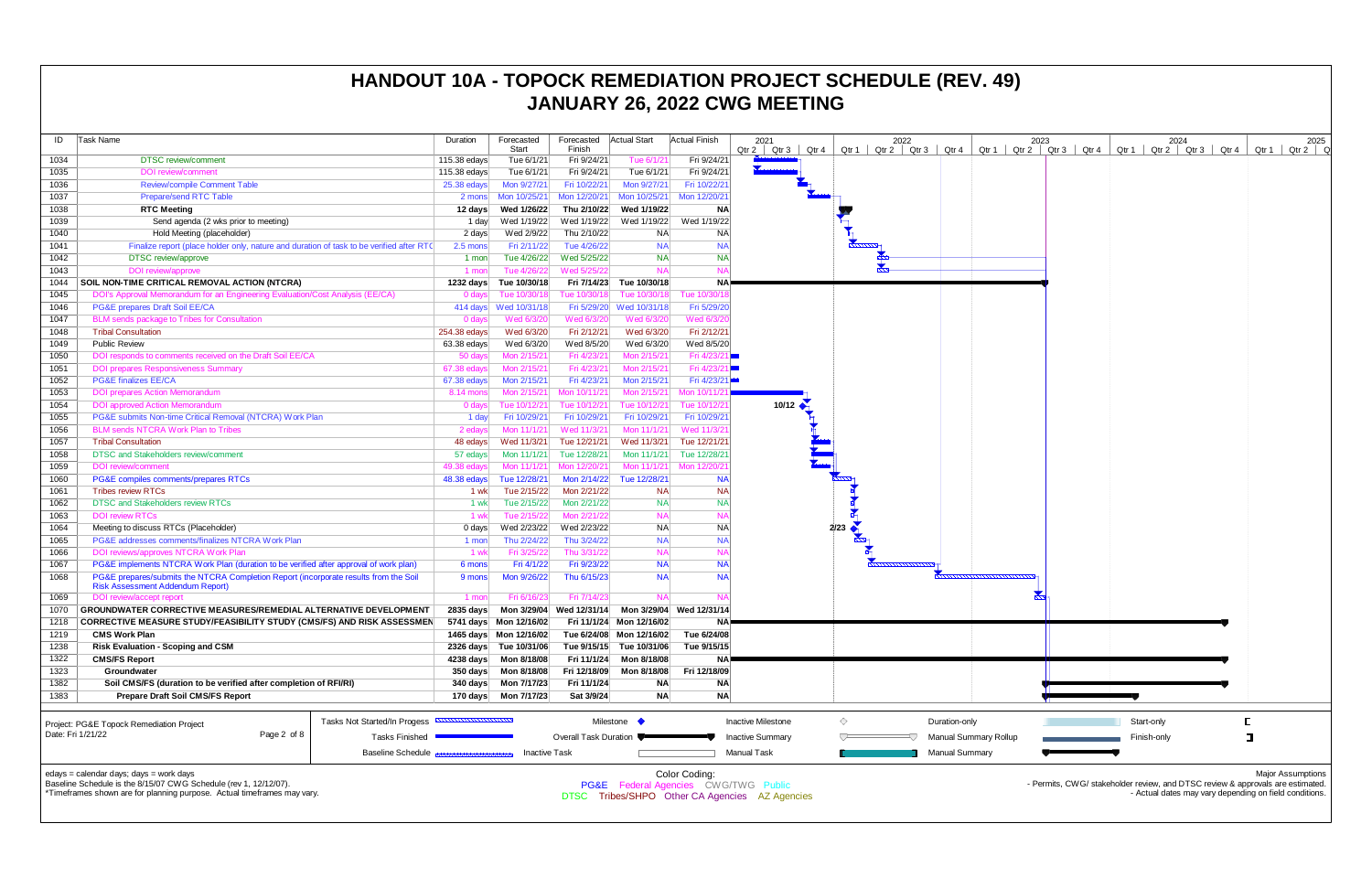| ID   | Task Name                                                                                                    | Duration    | Forecasted   | Forecasted   Actual Start |              | <b>Actual Finish</b> | 2021                     | 2022                          |       |
|------|--------------------------------------------------------------------------------------------------------------|-------------|--------------|---------------------------|--------------|----------------------|--------------------------|-------------------------------|-------|
|      |                                                                                                              |             | Start        | Finish                    |              |                      | $Qtr 3$ $Qtr 4$<br>Qtr 2 | $Qtr 1$ Qtr 2   Qtr 3   Qtr 4 | Qtr 1 |
| 1384 | <b>Prepare Discussion Draft Soil CMS/FS Report</b>                                                           | 4 mons      | Mon 7/17/23  | Thu 11/9/23               | <b>NA</b>    | <b>NA</b>            |                          |                               |       |
| 1385 | <b>PG&amp;E</b> outreach with Tribes                                                                         | 1 mon       | Fri 11/10/23 | Fri 12/8/23               | <b>NA</b>    | <b>NA</b>            |                          |                               |       |
| 1386 | <b>PG&amp;E submits Draft Soil CMS/FS</b>                                                                    | 2 wks       | Mon 12/11/23 | Fri 12/22/23              | <b>NA</b>    | <b>NA</b>            |                          |                               |       |
| 1387 | DTSC send Draft Soil CMS/FS to CWG/TWG                                                                       | 0 days      | Fri 12/22/23 | Fri 12/22/23              | <b>NA</b>    | <b>NA</b>            |                          |                               |       |
| 1388 | BLM sends package to Tribes for Consultation                                                                 | 3 days      | Mon 12/25/23 | Wed 12/27/23              | <b>NA</b>    | <b>NA</b>            |                          |                               |       |
| 1389 | <b>DTSC</b> review and comment                                                                               | 75 edavs    | Mon 12/25/23 | Sat 3/9/24                | <b>NA</b>    | <b>NA</b>            |                          |                               |       |
| 1390 | DOI review and comment                                                                                       | 75 edays    | Mon 12/25/23 | Sat 3/9/24                | <b>NA</b>    | <b>NA</b>            |                          |                               |       |
| 1391 | CWG/TWG review and comment                                                                                   | 60 edays    | Mon 12/25/23 | Fri 2/23/24               | <b>NA</b>    | <b>NA</b>            |                          |                               |       |
| 1392 | <b>Tribal Consultation</b>                                                                                   | 60 edays    | Thu 12/28/23 | Mon 2/26/24               | <b>NA</b>    | <b>NA</b>            |                          |                               |       |
| 1393 | SHPO for information only                                                                                    | 1 day       | Thu 12/28/23 | Thu 12/28/23              | <b>NA</b>    | <b>NA</b>            |                          |                               |       |
| 1394 | Response to Comments/Prepare Final Soil CMS/FS Report (duration to be<br>verified after receipt of comments) | 170 days    | Mon 3/11/24  | Fri 11/1/24               | <b>NA</b>    | <b>NA</b>            |                          |                               |       |
| 1395 | <b>Review/compile Comment Table</b>                                                                          | 1 mon       | Mon 3/11/24  | Mon 4/8/24                | <b>NA</b>    | <b>NA</b>            |                          |                               |       |
| 1396 | Comment clarification meeting                                                                                | 0 days      | Fri 3/15/24  | Fri 3/15/24               | <b>NA</b>    | <b>NA</b>            |                          |                               |       |
| 1397 | <b>Prepare/send RTC Table</b>                                                                                | 2 mons      | Tue 4/9/24   | Wed 6/5/24                | <b>NA</b>    | <b>NA</b>            |                          |                               |       |
| 1398 | <b>RTC Meeting</b>                                                                                           | 23 days     | Wed 6/5/24   | Mon 7/8/24                | <b>NA</b>    | <b>NA</b>            |                          |                               |       |
| 1399 | Send agenda (2 wks prior to meeting)                                                                         | 0 days      | Wed 6/5/24   | Wed 6/5/24                | <b>NA</b>    | <b>NA</b>            |                          |                               |       |
| 1400 | <b>Hold Multiple Meetings</b>                                                                                | 13 days     | Thu 6/20/24  | Mon 7/8/24                | <b>NA</b>    | <b>NA</b>            |                          |                               |       |
| 1401 | <b>Prepare Final Soil CMS/FS Report</b>                                                                      | 3 mons      | Tue 7/9/24   | Thu 10/3/24               | <b>NA</b>    | <b>NA</b>            |                          |                               |       |
| 1402 | <b>DTSC</b> review and concur                                                                                | 1 mon       | Fri 10/4/24  | Fri 11/1/24               | <b>NA</b>    | <b>NA</b>            |                          |                               |       |
| 1403 | DOI review and concur                                                                                        | 1 mon       | Fri 10/4/24  | Fri 11/1/24               | <b>NA</b>    | <b>NA</b>            |                          |                               |       |
| 1404 | CEQA Evaluation (Place Holder Item only. Details including duration will be provided after the               | 3 mons      | Mon 11/4/24  | Wed 1/29/25               | <b>NA</b>    | <b>NA</b>            |                          |                               |       |
|      | prior steps are better defined))                                                                             |             |              |                           |              |                      |                          |                               |       |
| 1405 | <b>STATEMENT OF BASIS</b>                                                                                    | 4000 days   | Mon 1/4/10   | Tue 4/22/25               | Mon 1/4/10   | <b>NA</b>            |                          |                               |       |
| 1406 | Groundwater                                                                                                  | 284 days    | Mon 1/4/10   | Mon 1/31/11               | Mon 1/4/10   | Mon 1/31/11          |                          |                               |       |
| 1413 | Soil                                                                                                         | 121 days    | Tue 11/5/24  | Tue 4/22/25               | <b>NA</b>    | <b>NA</b>            |                          |                               |       |
| 1414 | Prepare fact sheet for proposed remedy                                                                       | 1 mon       | Tue 11/5/24  | Tue 12/3/24               | <b>NA</b>    | <b>NA</b>            |                          |                               |       |
| 1415 | Prepare public notice package/Statement of Basis                                                             | 2 mons      | Mon 11/11/24 | Tue 1/7/25                | NA           | <b>NA</b>            |                          |                               |       |
| 1416 | <b>Public Notice/Comment Period</b>                                                                          | 46 edays    | Wed 1/8/25   | Sun 2/23/25               | <b>NA</b>    | <b>NA</b>            |                          |                               |       |
| 1417 | <b>Public Hearing</b>                                                                                        | 15 edays    | Tue 1/21/25  | Wed 2/5/25                | NA           | <b>NA</b>            |                          |                               |       |
| 1418 | <b>Prepare Responsiveness Summary</b>                                                                        | 2 mons      | Mon 2/24/25  | Tue 4/22/25               | <b>NA</b>    | <b>NA</b>            |                          |                               |       |
| 1419 | <b>DTSC</b> adopts final remedy                                                                              | 0 days      | Tue 4/22/25  | Tue 4/22/25               | NA           | <b>NA</b>            |                          |                               |       |
| 1420 | <b>RECORD OF DECISION</b>                                                                                    | 4104 days   | Fri 12/18/09 | Fri 8/29/25               | Fri 12/18/09 | <b>NA</b>            |                          |                               |       |
| 1421 | Groundwater                                                                                                  | 288 days    | Fri 12/18/09 | Thu 1/20/11               | Fri 12/18/09 | Thu 1/20/11          |                          |                               |       |
| 1432 | Soil                                                                                                         | 215 days    | Fri 11/1/24  | Fri 8/29/25               | <b>NA</b>    | <b>NA</b>            |                          |                               |       |
| 1433 | <b>Develop Proposed Plan</b>                                                                                 | 60 edays    | Fri 11/1/24  | Tue 12/31/24              | <b>NA</b>    | <b>NA</b>            |                          |                               |       |
| 1434 | Prepare factsheet                                                                                            | 60 edays    | Fri 11/1/24  | Tue 12/31/24              | <b>NA</b>    | <b>NA</b>            |                          |                               |       |
| 1435 | <b>Tribal Consultation</b>                                                                                   | 60 edays    | Wed 1/1/25   | Sun 3/2/25                | <b>NA</b>    | <b>NA</b>            |                          |                               |       |
| 1436 | Public Review and Comment                                                                                    | 45 edays    | Wed 1/1/25   | Sat 2/15/25               | <b>NA</b>    | <b>NA</b>            |                          |                               |       |
| 1437 | <b>CWG Review and Comment</b>                                                                                | 45 edays    | Wed 1/1/25   | Sat 2/15/25               | <b>NA</b>    | <b>NA</b>            |                          |                               |       |
| 1438 | <b>PG&amp;E Review and Comment</b>                                                                           | 45 edays    | Wed 1/1/25   | Sat 2/15/25               | <b>NA</b>    | <b>NA</b>            |                          |                               |       |
| 1439 | Prepare ROD and Responsiveness Summary                                                                       | 119 edays   | Sun 3/2/25   | Sun 6/29/25               | <b>NA</b>    | <b>NA</b>            |                          |                               |       |
| 1440 | <b>DOI Approval Process</b>                                                                                  | 60 edays    | Sun 6/29/25  | Thu 8/28/25               | <b>NA</b>    | <b>NA</b>            |                          |                               |       |
| 1441 | <b>Issue Soil ROD</b>                                                                                        | 1 day       | Fri 8/29/25  | Fri 8/29/25               | <b>NA</b>    | <b>NA</b>            |                          |                               |       |
| 1442 | Section 106 Programmatic Agreement (PA)                                                                      | $1858$ days |              | Fri 10/10/08 Wed 11/18/15 | Fri 10/10/08 | <b>NA</b>            |                          |                               |       |
|      |                                                                                                              |             |              |                           |              |                      |                          |                               |       |



| Project: PG&E Topock Remediation Project                                                                                                                                               |             | Tasks Not Started/In Progess <b>ANNUMBER INCORPORATION</b> | Milestone (             | Inactive Milestone                                                                                                 | Duration-only         |
|----------------------------------------------------------------------------------------------------------------------------------------------------------------------------------------|-------------|------------------------------------------------------------|-------------------------|--------------------------------------------------------------------------------------------------------------------|-----------------------|
| Date: Fri 1/21/22                                                                                                                                                                      | Page 3 of 8 | Tasks Finished                                             | Overall Task Duration ● | <b>Inactive Summary</b>                                                                                            | Manual Summary Rollup |
|                                                                                                                                                                                        |             | Baseline Schedule <b>Bassessessessessesses</b>             | Inactive Task           | Manual Task                                                                                                        | Manual Summarv        |
| edays = calendar days; days = work days<br>Baseline Schedule is the 8/15/07 CWG Schedule (rev 1, 12/12/07).<br>*Timeframes shown are for planning purpose. Actual timeframes may vary. |             |                                                            |                         | Color Coding:<br><b>PG&amp;E</b> Federal Agencies CWG/TWG Public<br>DTSC Tribes/SHPO Other CA Agencies AZ Agencies |                       |

DTSC Tribes/SHPO Other CA Agencies AZ Agencies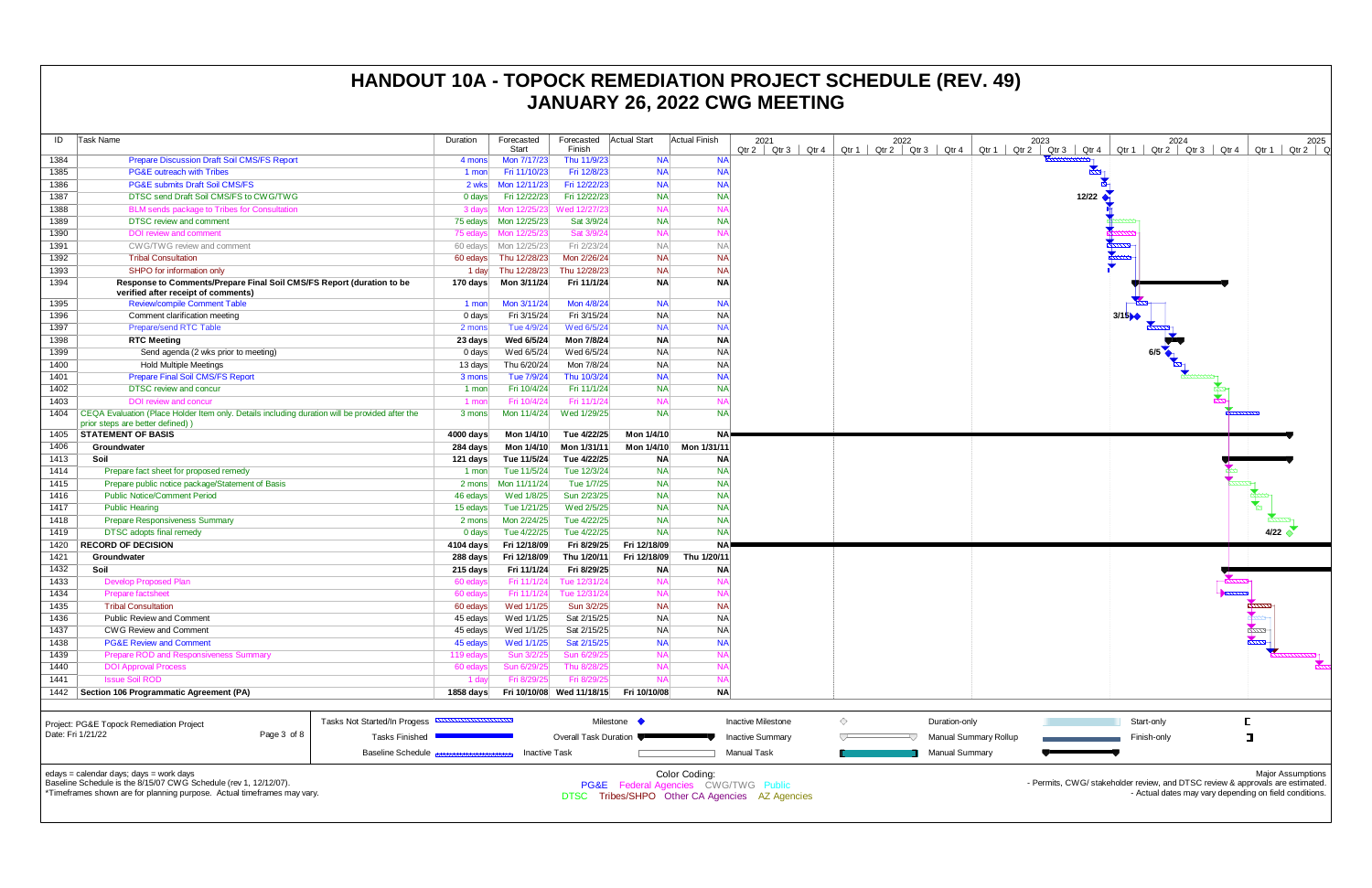| ID           | Task Name                                                                                                                                                | Duration                       | Forecasted<br>Start         | Forecasted<br>Finish       | Actual Start                | Actual Finish          | 2021<br>Qtr 4<br>$Qtr 2$ $Qtr 3$               |           | 2022<br>$Qtr 1$ Qtr 2 Qtr 3 Qtr 4 |                    | Qtr $1 \mid C$               |
|--------------|----------------------------------------------------------------------------------------------------------------------------------------------------------|--------------------------------|-----------------------------|----------------------------|-----------------------------|------------------------|------------------------------------------------|-----------|-----------------------------------|--------------------|------------------------------|
| 1475         | <b>EIR DOCUMENTATION</b>                                                                                                                                 | 1449 days                      | Thu 9/1/05                  | Wed 3/2/11                 | Thu 9/1/05                  | Wed 3/2/11             |                                                |           |                                   |                    |                              |
| 1548         | DESIGN, PERMITTING, AND CONSTRUCTION OF GROUNDWATER REMEDY                                                                                               | 1889 days                      | Mon 1/31/11                 | Tue 4/24/18                | Mon 1/31/11                 | Tue 4/24/18            |                                                |           |                                   |                    |                              |
| 1549         | Corrective Measure Implementation/Remedial Design (CMI/RD) Workplan                                                                                      | 199 days                       | Mon 1/31/11                 | Thu 11/3/11                | Mon 1/31/11                 | Thu 11/3/11            |                                                |           |                                   |                    |                              |
| 1563         | Remedial Design (Preliminary, Intermediate, and Pre-Final/Final)                                                                                         | 1723 days                      | Tue 9/20/11                 | Tue 4/24/18                | Tue 9/20/11                 | Tue 4/24/18            |                                                |           |                                   |                    |                              |
| 1736         | <b>Community Outreach</b>                                                                                                                                | 1710 days                      | Fri 10/7/11                 | Tue 4/24/18                | Fri 10/7/11                 | Tue 4/24/18            |                                                |           |                                   |                    |                              |
| 1746         | <b>Project Contracting</b>                                                                                                                               | 2.9 mons                       | Wed 4/4/18                  | Wed 6/27/18                | Wed 4/4/18                  | Wed 6/27/18            |                                                |           |                                   |                    |                              |
| 1747         | Construction (this is a preliminary construction schedule for planning purposes)                                                                         | 2014 days?                     | <b>Wed 6/27/18</b>          | Wed 3/11/26                | Wed 6/27/18                 | <b>NA</b>              |                                                |           |                                   |                    |                              |
| 1748         | <b>Phase 1 Pre-Construction</b>                                                                                                                          | 68 days                        | <b>Wed 6/27/18</b>          | <b>Sun 9/30/18</b>         | Wed 6/27/18                 | <b>Sun 9/30/18</b>     |                                                |           |                                   |                    |                              |
| 1755         | <b>Construction and Start-up Activities</b>                                                                                                              | 1921 days                      | Tue 10/2/18                 | Thu 2/5/26                 | Tue 10/2/18                 | <b>NA</b>              |                                                |           |                                   |                    |                              |
| 1756         | <b>Stakeholder Attending Construction Kick-Off Meeting at Site</b>                                                                                       | $0$ days                       | Tue 10/2/18                 | Tue 10/2/18                | Tue 10/2/18                 | Tue 10/2/18            |                                                |           |                                   |                    |                              |
| 1757         | Stakeholder Attending Construction Kick-Off Meeting at Site                                                                                              | 0 days                         | Tue 10/2/18                 | Tue 10/2/18                | Tue 10/2/18                 | Tue 10/2/18            |                                                |           |                                   |                    |                              |
| 1758         | Stakeholder Attending Construction Kick-Off Meeting at Site                                                                                              | 0 days                         | Tue 10/2/18                 | Tue 10/2/18                | Tue 10/2/18                 | Tue 10/2/18            |                                                |           |                                   |                    |                              |
| 1759         | Stakeholder Attending Construction Kick-Off Meeting at Site                                                                                              | 0 days                         | Tue 10/2/18                 | Tue 10/2/18                | Tue 10/2/18                 | Tue 10/2/18            |                                                |           |                                   |                    |                              |
| 1760         | Stakeholder Attending Construction Kick-Off Meeting at Site                                                                                              | 0 days                         | Tue 10/2/18                 | Tue 10/2/18                | Tue 10/2/18                 | Tue 10/2/18            |                                                |           |                                   |                    |                              |
| 1761         | <b>Major Phase 1 Construction Activities including Start-up</b>                                                                                          | 880 days                       | Thu 10/4/18                 | Fri 2/11/22                | Thu 10/4/18                 | <b>NA</b>              |                                                |           |                                   |                    |                              |
| 1762         | <b>Build Construction Headquarters</b>                                                                                                                   | 9.67 mons                      | Thu 10/4/18                 | Fri 7/12/19                | Thu 10/4/18                 | Fri 7/12/19            |                                                |           |                                   |                    |                              |
| 1763         | <b>Build Soil Processing Yard</b>                                                                                                                        | $11.1$ mons                    | Mon 11/12/18                | Tue 10/1/19                | Mon 11/12/18                | Tue 10/1/19            |                                                |           |                                   |                    |                              |
| 1764         | Install Pilot Borings, Monitoring Wells, and Remediation Wells                                                                                           | 25 mons                        | Fri 11/2/18                 | Wed 11/4/20                | Fri 11/2/18                 | Wed 11/4/20            |                                                |           |                                   |                    |                              |
| 1765         | <b>Build IRZ Ring Road</b>                                                                                                                               | 5 mons                         | Wed 4/17/19                 | Tue 9/10/19                | Wed 4/17/19                 | Tue 9/10/19            |                                                |           |                                   |                    |                              |
| 1766         | <b>Install Remedy Pipelines</b>                                                                                                                          | 29 mons                        | Mon 2/4/19                  | Wed 6/2/21                 | Mon 2/4/19                  | Wed 6/2/21             |                                                |           |                                   |                    |                              |
| 1767         | Install Remedy Facilities on the MW-20 Bench                                                                                                             |                                | Mon 12/16/19                | Fri 2/11/22                | Mon 12/16/19                | <b>NA</b>              |                                                |           |                                   |                    |                              |
| 1768         | <b>Install Electrical and Control System</b>                                                                                                             | 567 days<br>790 days           | Wed 1/30/19                 | Fri 2/4/22                 | Wed 1/30/19                 | <b>NA</b>              |                                                |           |                                   |                    |                              |
|              | <b>System Integration and Functional Testing</b>                                                                                                         |                                |                             | Fri 2/11/22                | <b>Mon 11/8/21</b>          | <b>NA</b>              |                                                |           |                                   |                    |                              |
| 1769<br>1770 |                                                                                                                                                          | 95 edays                       | <b>Mon 11/8/21</b>          | Fri 2/11/22                | Mon 11/8/21                 | <b>NA</b>              |                                                |           |                                   |                    |                              |
| 1771         | Conduct Testing Activities (Loop Check, Initial Testing, etc.)<br>First Ethanol Injection (earliest date, corresponds with 1st day of IRZ Start-Up, Line | 95 edays                       | Mon 11/8/21                 | Wed 12/22/21               |                             |                        | $12/22$ $\bullet$                              |           |                                   |                    |                              |
| 1772         |                                                                                                                                                          | $0$ days                       | Wed 12/22/21<br>Tue 12/7/21 | Fri 2/11/22                | Wed 12/22/21<br>Tue 12/7/21 | Wed 12/22/21           |                                                |           |                                   |                    |                              |
|              | IRZ and Remedy-produced Water Conditioning System Start-up and Initial Operatio                                                                          | 49 days                        |                             |                            |                             | <b>NA</b>              |                                                |           |                                   |                    |                              |
| 1773         | <b>Shutdown IM3/First Injection of Ethanol</b>                                                                                                           | 2 days                         | Mon 12/20/21                | Tue 12/21/21               | Mon 12/20/21                | Tue 12/21/21           |                                                |           |                                   |                    |                              |
| 1774         | PG&E sends an email to inform DTSC and DOI that IM3 is ready to be shutdown                                                                              | 0 days                         | Mon 12/20/21                | Mon 12/20/21               | Mon 12/20/21                | Mon 12/20/21           | 12/20 $\leftrightarrow$                        |           |                                   |                    |                              |
| 1775         | DTSC approves IM3 shutdown                                                                                                                               | $0 \text{ days}$               | Mon 12/20/21                | Mon 12/20/21               | Mon 12/20/21                | Mon 12/20/21           | 12/20                                          |           |                                   |                    |                              |
| 1776         | DOI provides concurrence for IM3 shutdown                                                                                                                | 0 days                         | Tue 12/21/21                | Tue 12/21/21               | Tue 12/21/21                | Tue 12/21/21           | 12/24                                          |           |                                   |                    |                              |
| 1777         | <b>IM3 Extraction Wells Shutdown</b>                                                                                                                     | 1 day                          | Tue 12/21/21                | Tue 12/21/21               | Tue 12/21/21                | Tue 12/21/21           |                                                |           |                                   |                    |                              |
| 1778         | <b>Phase 2A Planning/Contracting</b>                                                                                                                     | 19 days                        | <b>Wed 1/19/22</b>          | Thu 3/10/22                | <b>Wed 1/19/22</b>          | <b>NA</b>              |                                                | <b>NV</b> |                                   |                    |                              |
| 1779         | <b>Phase 2A Construction Mobilization</b>                                                                                                                | 16 days                        | <b>Mon 2/14/22</b>          | <b>Mon 3/7/22</b>          | <b>NA</b>                   | <b>NA</b>              |                                                |           |                                   |                    |                              |
| 1780         | Stakeholder Attending Construction Kick-Off Meeting at Site                                                                                              | 0 days                         | Wed 3/2/22                  | Wed 3/2/22                 | <b>NA</b>                   | <b>NA</b>              |                                                | 3/2       |                                   |                    |                              |
| 1781         | Stakeholder Attending Construction Kick-Off Meeting at Site                                                                                              | 0 days                         | Wed 3/2/22                  | Wed 3/2/22                 | <b>NA</b>                   | <b>NA</b>              |                                                | 3/2       |                                   |                    |                              |
| 1782         | Stakeholder Attending Construction Kick-Off Meeting at Site                                                                                              | 0 days                         | Wed 3/2/22                  | Wed 3/2/22                 | <b>NA</b>                   | <b>NA</b>              |                                                | 3/2       |                                   |                    |                              |
| 1783         | Stakeholder Attending Construction Kick-Off Meeting at Site                                                                                              | 0 days                         | Wed 3/2/22                  | Wed 3/2/22                 | <b>NA</b>                   | <b>NA</b>              |                                                | 3/2       |                                   |                    |                              |
| 1784<br>1785 | Stakeholder Attending Construction Kick-Off Meeting at Site<br><b>Mobilization</b>                                                                       | 0 days                         | Wed 3/2/22<br>Mon 2/14/22   | Wed 3/2/22<br>Mon 3/7/22   | <b>NA</b><br><b>NA</b>      | <b>NA</b><br><b>NA</b> |                                                | 3/2<br>52 |                                   |                    |                              |
|              |                                                                                                                                                          | 16 days                        |                             |                            |                             |                        |                                                |           |                                   |                    |                              |
| 1786         | <b>Major Phase 2A Construction Activities</b>                                                                                                            | 298 days                       | Tue 3/8/22                  | Thu 4/27/23                | <b>NA</b>                   | <b>NA</b>              |                                                |           |                                   |                    |                              |
| 1787<br>1788 | <b>Well Installation</b><br>Install FW-2 and Remediation Wells (TCS-1, TCS-2, TWB-1, TW-2 or TW-3, ER-1                                                  | 244 days                       | Tue 3/8/22<br>Tue 3/8/22    | Fri 2/10/23<br>Mon 8/22/22 | <b>NA</b>                   | <b>NA</b><br><b>NA</b> |                                                |           | ,,,,,,,,,,,,,,,,,,,,,,,,,,        |                    |                              |
| 1789         | Install Arsenic Monitoring Wells (MW-HH, MW-II)                                                                                                          | 120 days<br>80 days            | Fri 5/13/22                 | Thu 9/1/22                 | <b>NA</b><br><b>NA</b>      | <b>NA</b>              |                                                |           |                                   |                    |                              |
| 1790         | Well Buildout (RB-5, TCS-1, 2, ER-6, TW-1, 2 or 3 full build-out; RB-2, 3, 4 civil/                                                                      |                                |                             | Fri 2/10/23                |                             | <b>NA</b>              |                                                |           |                                   | ,,,,,,,,,,,,,,,,,, |                              |
|              | mechanical only, ER-1, 2 civil only)                                                                                                                     | 86 days                        | Fri 10/14/22                |                            | <b>NA</b>                   |                        |                                                |           |                                   |                    |                              |
|              |                                                                                                                                                          | ,,,,,,,,,,,,,,,,,,,,,,,,,,,,,, |                             |                            |                             |                        |                                                |           |                                   |                    |                              |
|              | Tasks Not Started/In Progess<br>Project: PG&E Topock Remediation Project<br>Date: Fri 1/21/22<br>Page 4 of 8                                             |                                |                             |                            | Milestone •                 |                        | <b>Inactive Milestone</b>                      | ♦         |                                   | Duration-only      |                              |
|              | <b>Tasks Finished</b><br><b>Baseline Schedule</b>                                                                                                        |                                | <b>Inactive Task</b>        | Overall Task Duration      |                             |                        | <b>Inactive Summary</b><br><b>Manual Task</b>  |           |                                   | Manual Summary     | <b>Manual Summary Rollup</b> |
|              |                                                                                                                                                          |                                |                             |                            |                             |                        |                                                |           |                                   |                    |                              |
|              | $edays = calendar days$ ; $days = work days$                                                                                                             |                                |                             |                            |                             | Color Coding:          |                                                |           |                                   |                    |                              |
|              | Baseline Schedule is the 8/15/07 CWG Schedule (rev 1, 12/12/07).                                                                                         |                                |                             |                            |                             |                        | PG&E Federal Agencies CWG/TWG Public           |           |                                   |                    |                              |
|              | *Timeframes shown are for planning purpose. Actual timeframes may vary.                                                                                  |                                |                             |                            |                             |                        | DTSC Tribes/SHPO Other CA Agencies AZ Agencies |           |                                   |                    |                              |

| 2021<br>$Qtr 2$ $Qtr 3$<br>Qtr 4<br>Qtr $1$ | $2022$<br>Qtr 2 Qtr 3<br>Qtr 4<br>Qtr 1        | $2023$<br>Qtr 2 Qtr 3<br>Qtr <sub>4</sub> | 2024<br>$Qtr 2$ Qtr 3<br>Qtr 4<br>Qtr 1 | 2025<br>Qtr 1<br>Qtr 2 |
|---------------------------------------------|------------------------------------------------|-------------------------------------------|-----------------------------------------|------------------------|
|                                             |                                                |                                           |                                         |                        |
|                                             |                                                |                                           |                                         |                        |
|                                             |                                                |                                           |                                         |                        |
|                                             |                                                |                                           |                                         |                        |
|                                             |                                                |                                           |                                         |                        |
|                                             |                                                |                                           |                                         |                        |
|                                             |                                                |                                           |                                         |                        |
|                                             |                                                |                                           |                                         |                        |
| $\overline{m}$                              |                                                |                                           |                                         |                        |
| 12/22 ♦                                     |                                                |                                           |                                         |                        |
| 12/20<br>$12/20 -$                          |                                                |                                           |                                         |                        |
| 12/24                                       |                                                |                                           |                                         |                        |
|                                             |                                                |                                           |                                         |                        |
| 3/2<br>$3/2$<br>$3/2$                       |                                                |                                           |                                         |                        |
| $3/2$<br>3/2                                |                                                |                                           |                                         |                        |
| <b>RA</b>                                   |                                                |                                           |                                         |                        |
|                                             | ,,,,,,,,,,,,,,,,,,                             |                                           |                                         |                        |
|                                             | <b><i><u><u><b>MUNITERINAL</b></u></u></i></b> |                                           |                                         |                        |
|                                             |                                                |                                           |                                         |                        |
| ♦<br>ctive Milestone<br>ctive Summary<br>∪  | Duration-only<br>Manual Summary Rollup         |                                           | Start-only<br>Finish-only               | Г<br>$\blacksquare$    |

DTSC Tribes/SHPO Other CA Agencies AZ Agencies